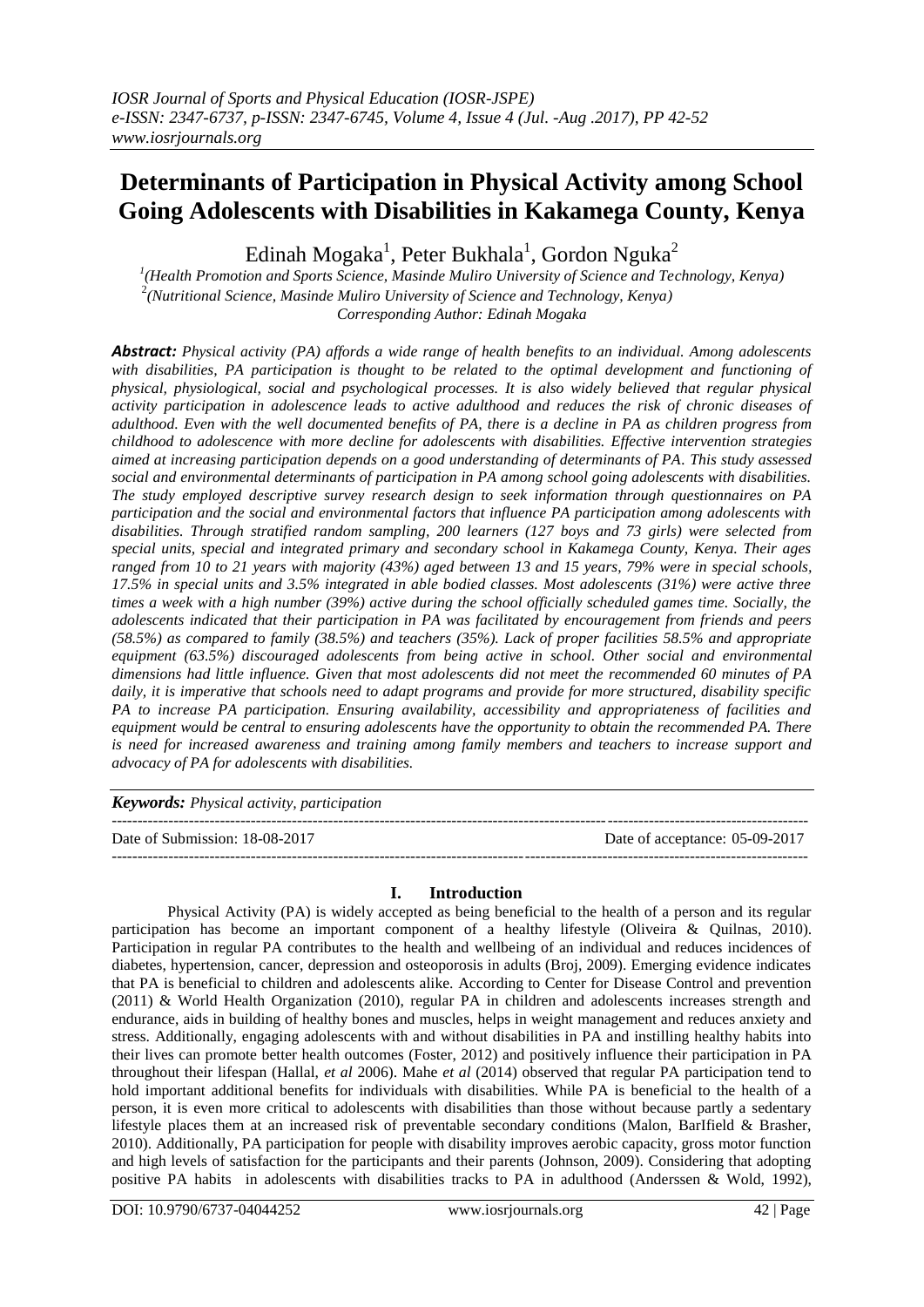adolescence is therefore an important period of developing positive lifelong PA behaviors that reduce the health outcome of physical inactivity during adolescence through to adulthood (Vu, Murrie, Gonzalez, & Jobe, 2006). Furthermore, PA, for all is one of the major indicators of healthy people 2020 (USDHHS, 2011). Despite the well-recognized benefits of regular PA and its participation being critical at adolescent stage, it has been shown that there is an alarming PA decline during adolescence, (CDC, 2010; Prins, 2012; Wachira, *et al* 2014). In particular, limited PA is greatest in adolescents with moderate to severe disabilities who face challenges of transitioning from adolescence to adulthood (Rimmer, 2008).

Studies cite a complex range of individual, social and environmental factors that determine participation of PA by adolescents (Block, Moran & Taliaferro, 2013; Bukhala 2012; Muthuri 2007). VCA 2010 indicated that individual factors such as knowledge, attitude, skills, age, sex, level of education, socio economic status among others increase or decrease the likelihood of an individual being active. On the other hand, the environment plays a key role in shaping PA among adolescents by providing cues for threats and opportunities in PA engagement. Currently Disability is not viewed as a problem within a child or youth but the consequent day to day relationship with their surrounding environment (Colver & SPARCLE Group, 2006). This may be the reason why there is growing interest in identifying the environmental factors that shape PA among youth with disabilities. In developing countries, the environment is a key modifiable factor that either promotes or hinders participation in PA. Matheri (2009) indicated that among adolescents with physical disabilities, the weather, terrain of playgrounds, safety, and facilities majorly determined PA. In order to increase PA levels of youth with disabilities so that they can experience the benefits of a physically active lifestyle, participation barriers encountered should be removed while levels of support should be increased (Block *et al,* 2013). Many independent physical activity studies (Allender, *et al* 2006; Humbert et al., 2008). PA in adolescents with disability is either positively or negatively influenced by the social support and role modeling provided by significant others. Those significant others include family and care givers, peers, friends, teachers and coaches.

Understanding the determinants of physical activity is an important pre-requisite to designing effective interventions that promote PA. While a number of studies in developed countries have focused on these determinants of PA participation for able bodied adolescents (Katz, 2012; Pan, Cameron, DesMeules, Morrison, Craig & Jiang: 2009), little literature exist regarding influences of these determinants on adolescents with disabilities in developing countries like Kenya. Examining the influences of PA participation among adolescents with disabilities is important given that they stand a chance to reap greater benefits from increased PA. This research provides information on how to adapt facilities, equipment and PA programs to all teachers to be able to implement an effective PA program to boost PA levels of adolescents with physical disability in schools in order to improve their health. It will also give insights for policy makers on formulating policies on school environment that encourage PA participation among school going adolescent with disabilities.

# **II. Literature Review**

The Kenya 2014 physical activity report card of children and youth results indicated that among children and adolescents aged 5-17years old, only one half of Kenyan children and adolescents were engaging in sufficient levels of PA. More than half of Kenyan school going adolescents with disabilities neither meet the WHO recommended guidelines of 60 minutes daily of moderate to vigorous physical (MVPA) activity daily (Matheri, 2009). Prins (2012) using inquiries of studies further showed that, inactivity among Netherlands" adolescent girls was highly prevalent. Only one out of four adolescents was found to meet the 30 minutes of MVPA three times daily as prescribed by the Netherlands" PA guidelines.

# **2.1 Determinants of physical activity participation**

Determinants of PA participation include modifiable factors which are either intrinsic or extrinsic to an individual that impose a direct influence on the opportunity to engage in physical activity. Regular participation in physical activity among children and adolescents is related to demographic, personal, social, and environmental factors (CDC, 2011d). Keiko, Annette, Majnemer, Law, & Lach, (2008) states that knowledge of intrinsic (related to the child) and extrinsic (related to the environment) factors that promote participation among children and youth with physical disabilities would enable therapists to expand interventions and include health promotion strategies that enhance PA participation and integration.

# *2.1.1 Individual factors*

Intrinsic factors such as Disability, age and gender may collectively affect participation in PA. Motor function and greater limitations are associated with less participation. It has been noted that persons with physical disabilities find movement stressful and are likely to remain sedentary unless support systems are put in place to ease their movement (Bukhala, 2012). Similarly, increasing age is related to decreasing level of participation in leisure, particularly with respect to informal activities (Law et al., 2006). Age is the dominant biological determinant of physical activity. Overally, levels of activity steadily decline from about 6 years of age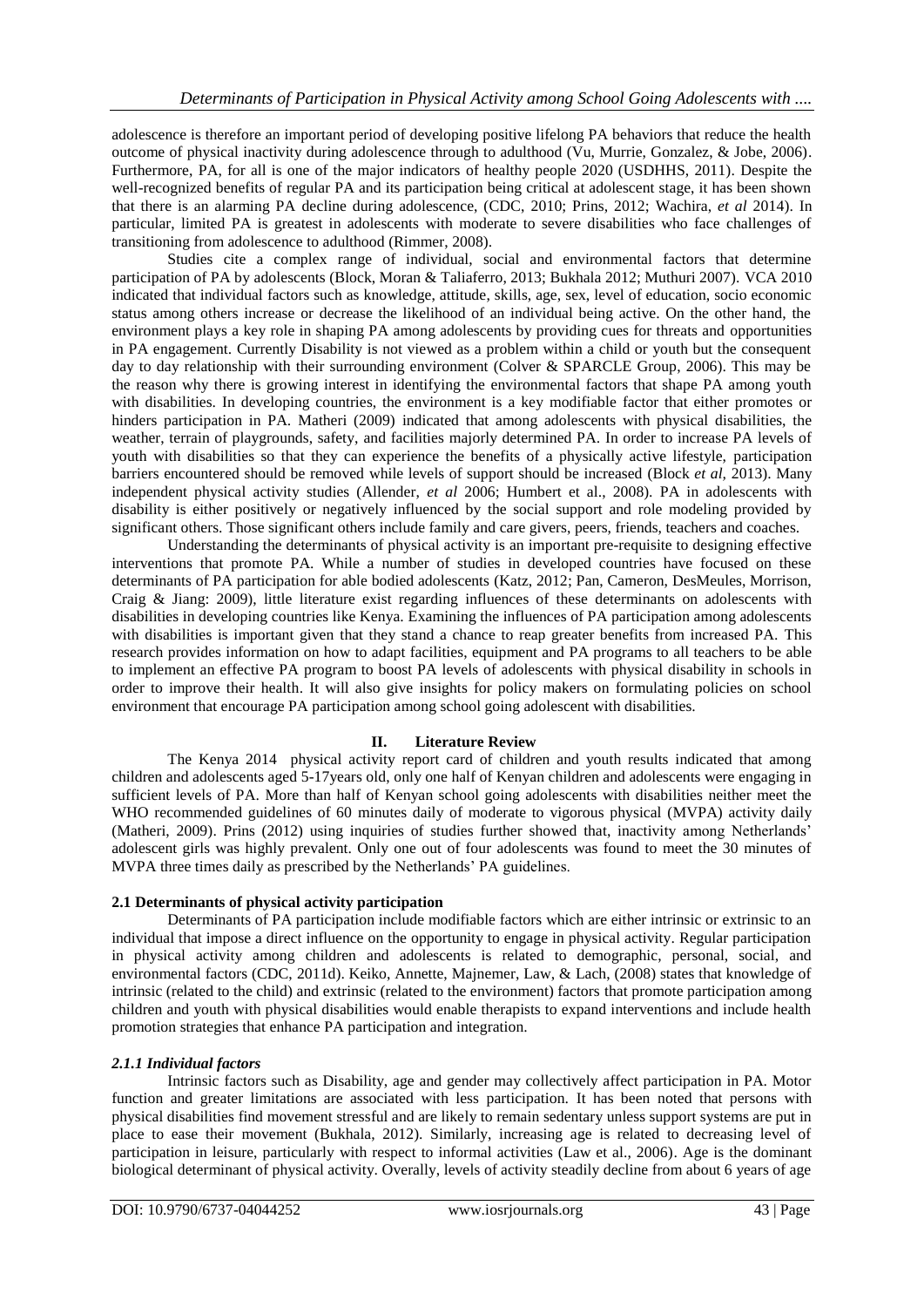until adolescence, when activity levels drop more steeply. Gender is likely to influence choice of activities. Studies on children with and without disabilities demonstrate that girls tend to participate less in physical activities and sports as compared to boys (Wachira et al 2014).

#### *2.1.2 Physical environment*

Participation in PA can be facilitated or complicated by environmental factors and environmental barriers directly affect participation in leisure because they may limit access to activities and spaces (Shikako et al, 2008). Possibly, these restrictions are responsible for the extent to which these children prefer informal rather than formal activities because the latter are more likely to be impeded by physical and institutional barriers (Majnemer, 2006 & Shannon, 2006). Perhaps for this reason, there is growing interest in identifying the environmental factors that may act either as barriers or as facilitators to participation in PA. Engagement of participants with disability in community sports and recreation programmes typically require money, transportation and specialized equipment (mulligan et al, 2012). Physical environment therefore provides cues and opportunities for physical activity and includes both natural (such as climate, weather, elevations and scenery) and built environments (buildings, availability of facilities, runways, workplaces, homes, access, convenience, safety, and urban planning and design) factors (Brochado, Brochado & Brito, 2010). Heah et al (2007) notes that physical restrictions such as transportation and physical barriers (e.g., uneven surfaces, stairs) greatly impede the full participation by children and youth with disabilities in various leisure activities. Matheri (2009) study among adolescents with physical disabilities aged 14-21 years (n=237) explored barriers and facilitators of PA among physically challenged adolescents from the coastal and central regions of Kenya. The findings showed that environmental barriers in physical activity engagement were uneven play grounds (41.4%), having a disability (36.4%) and lack of clothes/equipment (35.1%). Equipment and facilities used by adolescents with disabilities can be specifically designed for the type of disability or adapted from the existing ones to allow an individual engage in PA that is not possible with normal provision. In another study by Prins (2012) using an inquiry of studies found out that inactivity among Netherlands" adolescent girls was highly prevalent. Only one out of four adolescents was found to meet the 30 minutes of MVPA three times daily, Netherlands" PA guidelines. He indicated that environmental factors played a big role in determining the PA patterns. The study showed that adolescent girls attending lower education levels from non-western descent were likely to participate in PA. An individual's background, and perceived neighborhood safety were among the factors that greatly influenced engagement in sports.

#### *2.1.3 Social environment.*

Studies show existence of positive association between physical activity behavior and social support from family, friends, peers and program staff in supervised settings (Trost *et al.*, 2002). The preferred type of social support varies according to gender and age group (Brochado et al, 2010). Castillo and Esther (2011) observed in a study involving 12-18years (n=93) urban communities in 10 states in United States that, adolescents improved PA participation were found to be the belief that they could participate more in PA if they got someone who they could provide support. Some of the people were families, friends, general and adapted PE teachers and health providers. Attitudes toward children or youth with physical disabilities constitute an important barrier for participation in leisure activities. Specifically, bullying by peers, need for adult assistance, staring by others, policy segregation, segregation within schools, and lack of information are dominant factors within the attitudinal and social environment that have been identified as negatively influencing participation in leisure for children with Celebral Palsy (Mihaylov, Jarvis, Colver, & Beresford, 2004). Negative reactions of others may explain why children and youth with physical disabilities may prefer segregated environments for leisure activities so as to avoid physical and attitudinal obstacles in the community at large, and thus participate more easily (Heah et al., 2007). The social environment therefore is an important factor to consider in providing opportunities that encourage adolescents with disabilities to be physically active.

# **III. Results**

The study used questionnaires to collect data from school going adolescents with disabilities. A total of 200 (84.8%) questionnaires were issued to adolescents. Data was collected from 58 (29%) physically challenged, 88 (44%) with hearing impairment and 54 (27%) visually impaired respondents.

# *3.1 Demographic characteristic of respondents*

The quantitative data collected was related to age, education, type of school the respondent is attending, type of the respondent"s disability and gender. The quantitative data was then presented in the form of tables, charts, graphs and numerical summary as shown table 1;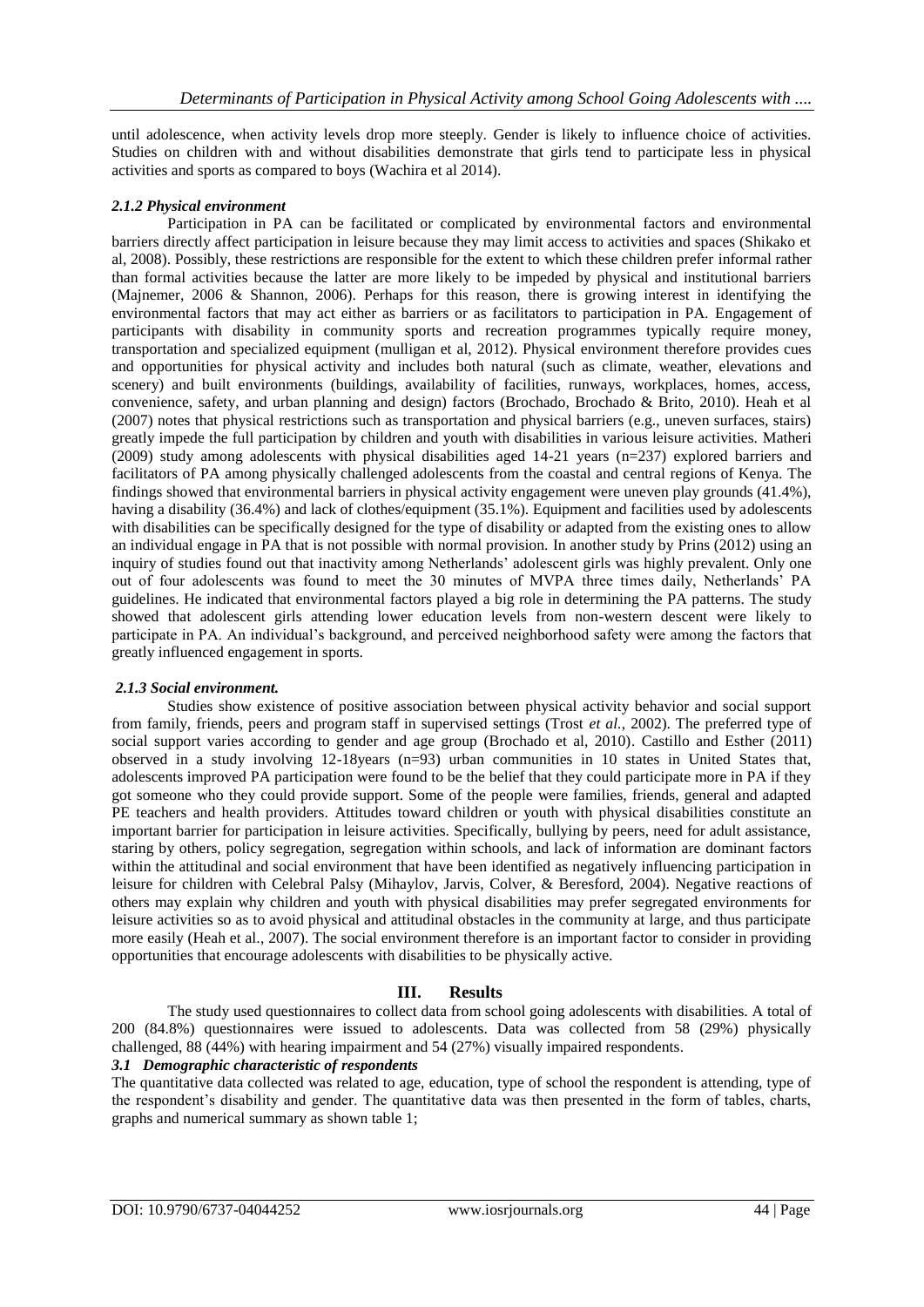|                      |                       |             | asie 11 Demographie enaracteristic of the respondents |                  |  |  |  |  |
|----------------------|-----------------------|-------------|-------------------------------------------------------|------------------|--|--|--|--|
|                      |                       | Gender      |                                                       |                  |  |  |  |  |
| Variable             |                       | Female      | Male                                                  | Total            |  |  |  |  |
| Age                  | $10-12$               | 19 (42.2%)  | 26 (57.8%)                                            | 45               |  |  |  |  |
|                      | $13 - 15$             | 36 (42.4%)  | 49 (57.6%)                                            | 85               |  |  |  |  |
|                      | $16-18$               | 17 (30.4%)  | 39 (69.6%)                                            | 56               |  |  |  |  |
| 19-21                |                       | $1(7.1\%)$  | 13 (92.8%)                                            | 14               |  |  |  |  |
| Class/form           | ECD-Class 2           | 3(33.3%)    | 6(66.7%)                                              | 9                |  |  |  |  |
|                      | Class 3- Class 5      | 18 (45%)    | 22(55%)                                               | 40               |  |  |  |  |
|                      | Class 6- Class 8      | 52 (41.6%)  | 73 (58.4%)                                            | 125              |  |  |  |  |
|                      | Form 1- Form 4        | 26(100)     | $\mathbf{0}$                                          | 26               |  |  |  |  |
| Type of school       | Public                | 73 (36.4%)  | 127 (63.5%)                                           | 200              |  |  |  |  |
|                      | Private               | 0           | 0                                                     | $\boldsymbol{0}$ |  |  |  |  |
| School category      | Special school        | 56 (35.4%)  | 102 (64.5%)                                           | 158              |  |  |  |  |
|                      | Special unit          | 12 (34.2%)  | 23 (65.7%)                                            | 35               |  |  |  |  |
|                      | Integrated school     | $5(71.4\%)$ | 2(28.6%)                                              |                  |  |  |  |  |
| What<br>of<br>type   | Low vision            | 7(21.9%)    | 25 (78.1%)                                            | 32               |  |  |  |  |
| disability<br>do you | Total loss of vision  | 2(11.8%)    | 15(88.2%)                                             | 17               |  |  |  |  |
| have                 | Physically challenged | 34 (51.5%)  | 32(48.5%)                                             | 66               |  |  |  |  |
|                      | Hearing impairment    | 30 (35.3%)  | 55 (64.7%)                                            | 85               |  |  |  |  |

| Table 1: Demographic characteristic of the respondents |  |
|--------------------------------------------------------|--|
|--------------------------------------------------------|--|

The analysis showed that majority of the respondents were between the ages of 13-15 years with boys being 36 (42.4%) and girls being 49 (57.6%) of the total respondents within mid adolescence stage. The analysis also shows that there are more girls at 13 (92.8%) than boys who are at 1 (7.1%) between the ages 19-21 years. Additionally the highest type of disability among the sampled was those with hearing impairment with 55(64.7%) in boys and 30(35.3%) in girls. It is also clear from the analysis that all the respondents with disabilities are in public schools. The analysis also shows that there are more respondents between class 6-8 and majority of them are placed in special schools 158(79%) followed by special units (17.7%) and a minority integrated within schools and classes dealing with typically developing learners (3.5%).

The analysis shows that 53% of the respondents do not use any assistive device in the day to day activities while 47% use different types of assistive devices as shown in figure 1;

 From figure 1, Physical impairement had the highest number of those who were using assisstive devices and the device used was hearing impairment.These was folowed closely by respondent who were using wheelchair and cruches.The visually impairted used both cane and magnifying glasses more than other disabilities. A number of respondents used a variety of assisssitive devises due to to multiple disabilities.

The research also showed that majority of the respondents required assistance in order to participate in games and walking. The boys indicated that they needed more assistance in participating in games while the girls needed more assistance in meal preparation. The analysis also showed that both gender required little assistance in eating while a few respondents did not require any assistance at all as shown in figure 2;

The research also sought to find out the types, time and number of days engaged in PA by the respondents. The results are as shown in Table 2. From the analysis, majority of the respondents 126 (63%) participated in ball games followed by athletics at 44 (22%). It is also noted from the analysis that only 30 (15%) of the respondents participated in recreational activities. The analysis also showed that there were more boys participating in physical activity than girls with the majority of the respondents 77 (39%) participating in physical activity during games time followed by 64 (32%) respondents who participated during physical education lesson. The analysis also showed that few respondents  $7(3%)$  participated in interclass activities. The results showed that majority of the respondents 61 (31%) participated three times and 41 (21%) five times in PA per week.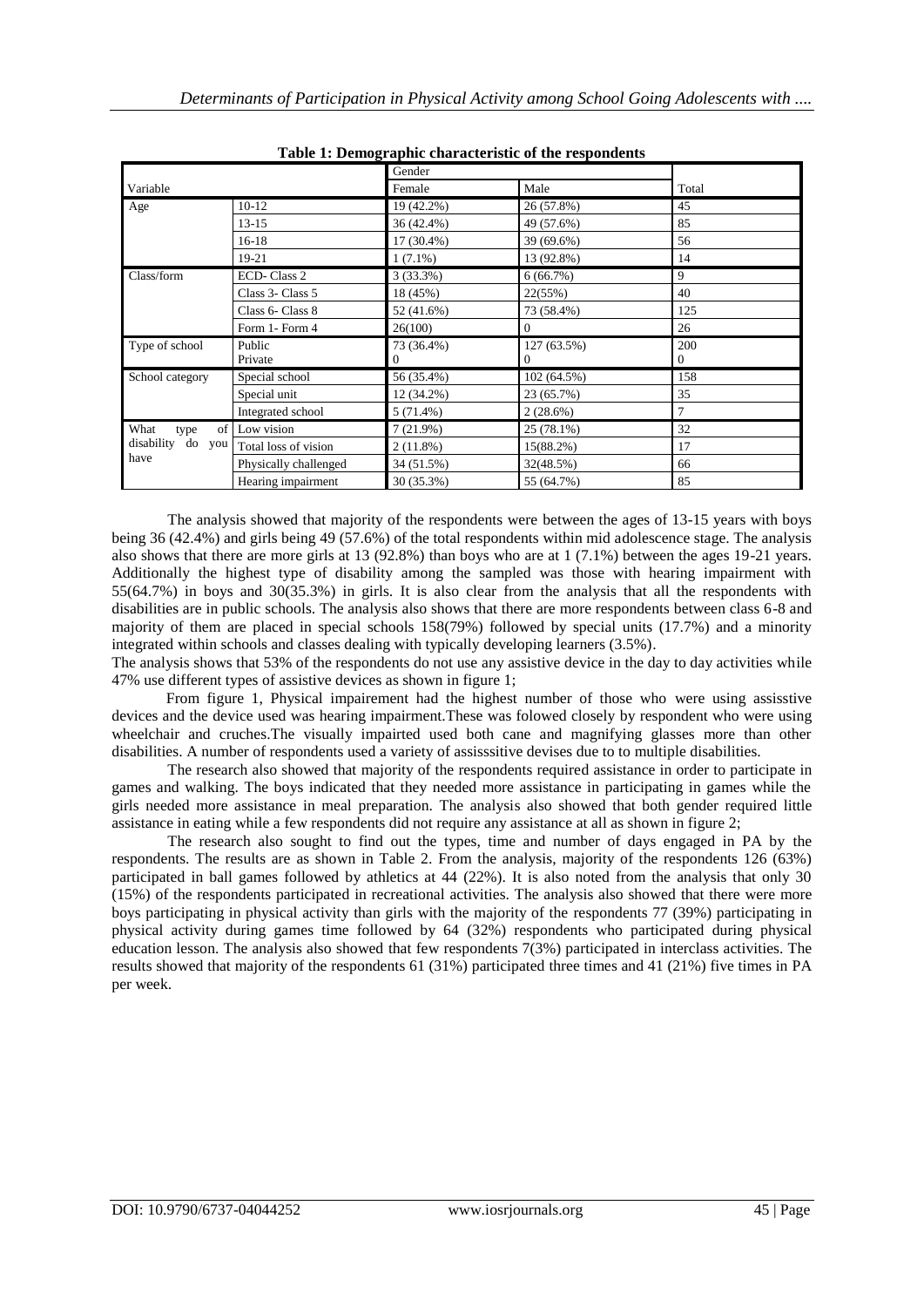

**Figure 1:** Assistive Device Used For Each Type of Impairment

The research also sought to find out the individual factors that influence physical activity as shown in the Likert scale in Table 3. From the likert scale, 135(67.5%) respondents scored 1 and 2 points, indicating that PA participation prevents diseases such as cancer therefore it is important and this showed respondents had knowledge on the importance of PA. It was also noted that few respondents 22(11%) felt they didn"t have confidence in participation while 152(76%) of the respondent felt they had confidence in participation in physical activity. The results also showed that majority of the respondents 152 (79%) believed that through participation in PA, they had learned new skills which benefitted them. It is also evident from the Likert scale that through participation in games the respondents could manage their body weight, this is evident from the majority of the respondents 136(68%) of the respondents who agreed. Results from the Likert scale also showed that only few respondents 46(23%) felt that they had energy to sustain them in physical activity. Additionally, 143 (68%) of the respondents indicated that they feared that they could be hurt when they participate in physical activities. Lastly, it was evident from the likert scale that a fraction of the respondents 128(54%) felt that they had time for exercise.

The research also sought to find out the environmental factors influencing physical activity as shown in Table 4. From the Liker scale, 116 (58%) respondents scored 3 and 4 points, indicating that the terrain at school and outside school is not safe for participation in physical activity. The results also showed that majority of the respondents 117 (58.5%) felt that there were no proper facilities for physical activity. When asked whether they had the right equipment for physical facility, majority of the respondents 127(63.5%) reported that did not have the right equipment for physical activity. The researcher also sought to find out whether the respondents were able to access the facilities for physical activity. From the results 119 (60%) of the respondents noted that they could not easily access the PA facilities. It is also evident from the Likert scale results that 136(68%) of the respondents did not have adequate equipment for physical activity.

The research also sought to find out the social factors influencing physical activity as shown in Table 5; from the likert scale, 131(65.5%) respondents scored option 1 and 2, indicating that they didn"t feel embarrassed when they participate in physical activity participation while 123(61.5%) of the respondents disagrees that they were supported by their family to participate in physical activity. The researcher also sought to find out whether the respondents are encouraged by their teachers and friends when they participate in physical activity. From the results, only 35% of the respondents agreed that they are encouraged by their teachers to be active. However,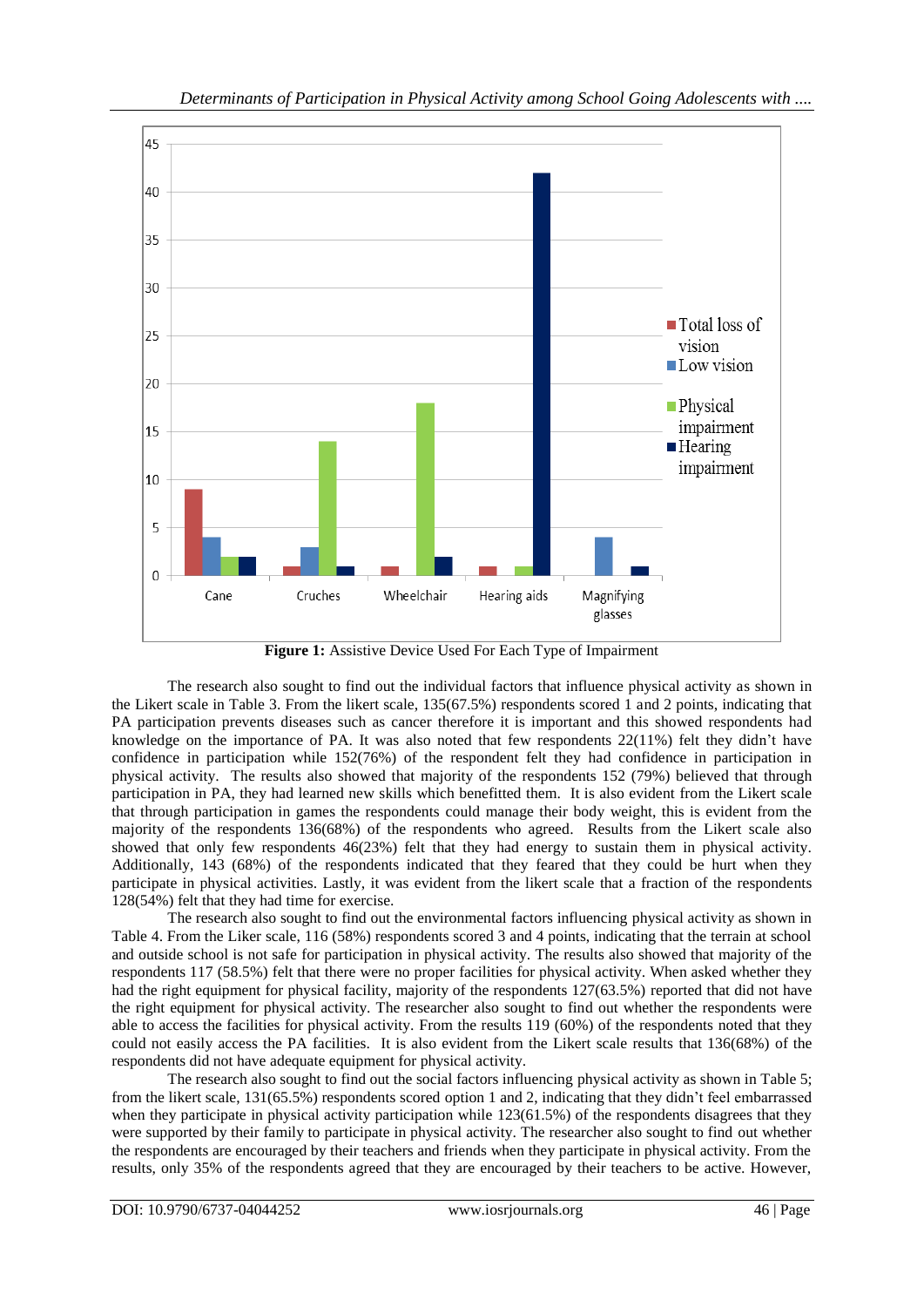123(58.5%) agrees that they are encouraged by friends and peers to participate in physical activity with 81.5% agreeing that they enjoy and have fun when they participate in physical activity with their peers.



#### **FIGURE 2:** ASSISTANCE REQUIRED

|                                  |                                   |        | <b>Gender</b> |              |
|----------------------------------|-----------------------------------|--------|---------------|--------------|
|                                  | <b>Variable</b>                   | female | Male          | <b>Total</b> |
| PA type involved in respondents  | Ball games                        | 52     | 74            | 126 (63%)    |
|                                  | Athletics                         | 15     | 29            | 44 (22%)     |
|                                  | Recreation activity               | 6      | 24            | 30(15%)      |
| Time at school participating in  | <b>Physical Education Classes</b> | 27     | 37            | 64 (32%)     |
| physical activity                | Games time                        | 25     | 52            | 77(39%)      |
|                                  | Interclass competition            | 2      | 5             | 7(3%)        |
|                                  | Interschool competition           | 5      | 8             | 13 (6%)      |
|                                  | Breaks/Lunch time                 | 14     | 25            | 39 (20%)     |
| Number of times participating in | Once                              | 11     | 17            | 28 (14%)     |
| PA per week                      | Two times                         | 8      | 17            | 25 (12%)     |
|                                  | Three times                       | 21     | 40            | 61 (31%)     |
|                                  | Four times                        | 4      | 11            | 15 (7%)      |
|                                  | five times                        | 12     | 29            | 41 (21%)     |
|                                  | six times                         | 17     | 13            | 30(15%)      |

# **Table 2:** Physical Activity

# **Table 3:** Individual factors influencing physical activity

| <b>Variables</b>                         | SA[1] |               | A[2] |               | UN[3] |               | D[4] |               | SD[5] |               |
|------------------------------------------|-------|---------------|------|---------------|-------|---------------|------|---------------|-------|---------------|
| <b>Individual factors</b>                |       | $\frac{0}{0}$ |      | $\frac{6}{9}$ |       | $\frac{6}{6}$ |      | $\frac{6}{9}$ |       | $\frac{0}{0}$ |
| Physical activity prevents diseases such | 58    | 29            | 77   | 38.5          | 21    | 10.5          | 15   | 7.5           | 29    | 14.5          |
| as cancer                                |       |               |      |               |       |               |      |               |       |               |
| I feel confidence about participation    | 102   | 51.0          | 50   | 25.0          | 26    | 13.0          | 16   | 8.0           | -6    | 3.0           |
| I learn and gain skills                  | 87    | 43.5          | 72   | 36.0          | 21    | 10.5          | 9    | 4.5           | 11    | 5.5           |
| I manage my body weight                  | 66    | 33.0          | 70   | 35.0          | 19    | 9.5           | 31   | 15.5          | 14    | 7.0           |
| sustain me in the<br>I have energy to    | 66    | 33.0          | 65   | 32.5          | 23    | 11.5          | 37   | 18.5          | 9     | 4.5           |
| physical activity                        |       |               |      |               |       |               |      |               |       |               |
| I don't fear to be hurt                  | 15    | 7.5           | 39   | 19.5          | 10    | 5.0           | 66   | 33.0          | 70    | 35.0          |
| I get time to exercise                   | 58    | 29.0          | 70   | 35.0          | 24    | 12.0          | 32   | 16.0          | 16    | 8.0           |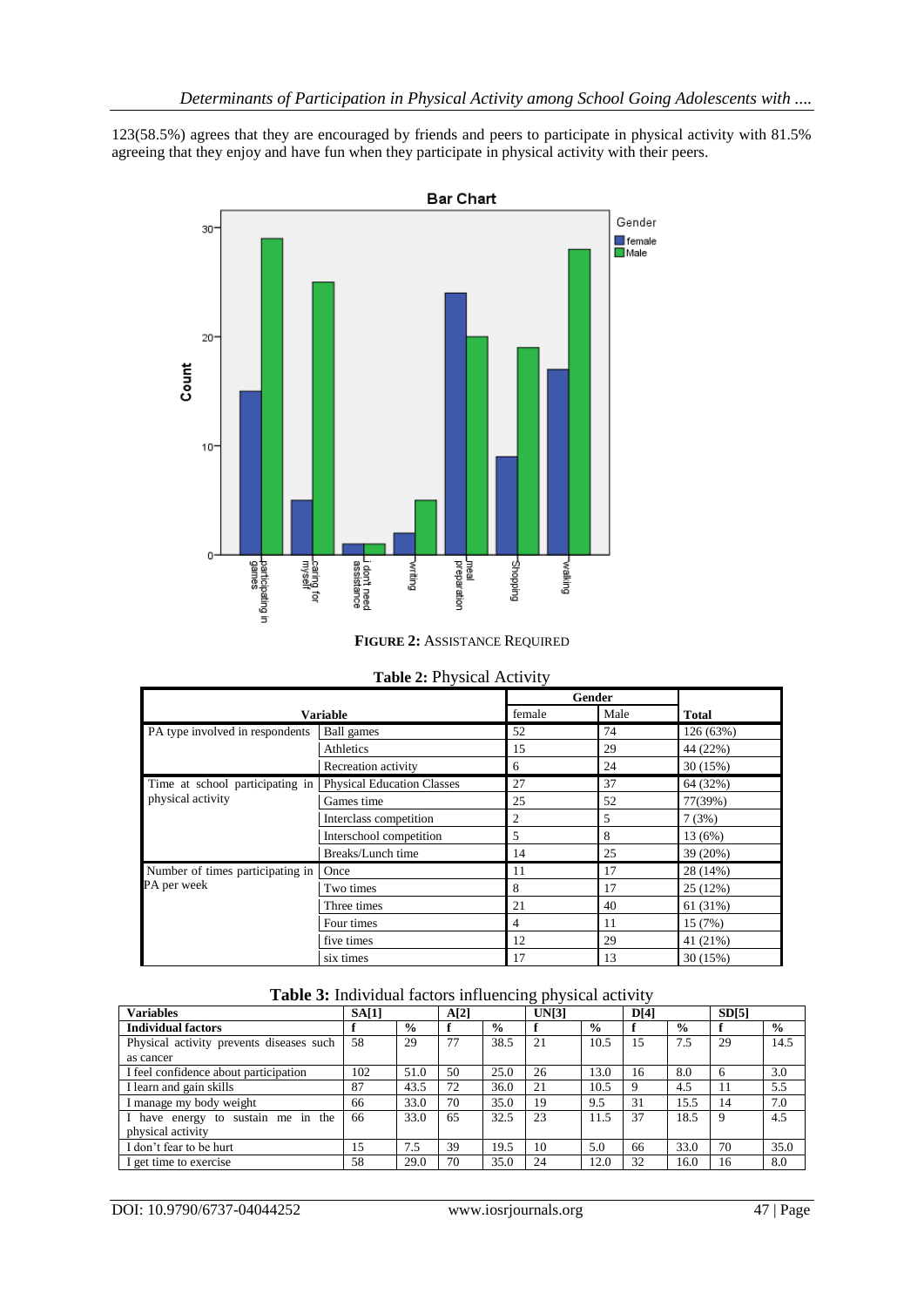| <b>Variable</b>                  | <b>SA[1]</b> |               | A[2] |               | ັ<br>UN[3]       |               | D[4] |               | SD[5] |      |
|----------------------------------|--------------|---------------|------|---------------|------------------|---------------|------|---------------|-------|------|
| <b>Environmental Factors</b>     |              | $\frac{0}{0}$ |      | $\frac{0}{0}$ |                  | $\frac{0}{0}$ |      | $\frac{6}{9}$ |       | $\%$ |
| The terrain is safe for me       | 43           | 21.5          | 38   | 19.0          |                  |               | 78   | 39.0          | 38    | 19.0 |
| Proper facilities are available  | 24           | 12.0          | 38   | 19.0          | 21               | 10.5          | 71   | 35.5          | 46    | 23.0 |
| The right equipment is available | 26           | 13.0          | 39   | 19.5          | 8                | 4.0           | 94   | 47.0          | 33    | 16.5 |
| Access the facility              | 25           | 12.5          | 44   | 22.0          | $\cap$<br>$\sim$ | 6.0           | 69   | 34.5          | 50    | 25.0 |
| Equipment is enough              | 20           | 10.0          | 34   | 17.0          | 10               | 5.0           | 68   | 34.0          | 68    | 34.0 |

| Table 4: Environmental factors influencing physical activity |  |  |  |  |
|--------------------------------------------------------------|--|--|--|--|
|--------------------------------------------------------------|--|--|--|--|

| <b>rapic 5.</b> Social factors influencing physical activity |       |               |      |               |       |               |      |               |             |               |
|--------------------------------------------------------------|-------|---------------|------|---------------|-------|---------------|------|---------------|-------------|---------------|
| <b>Variable</b>                                              | SA[1] |               | A[2] |               | UN[3] |               | D[4] |               | D[5]        |               |
| <b>Social Factors</b>                                        |       | $\frac{6}{9}$ |      | $\frac{6}{9}$ |       | $\frac{6}{6}$ |      | $\frac{6}{9}$ |             | $\frac{6}{9}$ |
| My family supports me                                        | 26    | 13.0          | 35   | 17.5          |       | 4.0           | 74   | 37.0          |             | 28.5          |
| I don't feel embarrassed                                     | 87    | 43.5          | 36   | 18.0          |       | 5.5           | 25   | 12.5          | 41          | 20.5          |
| My teachers encouragement                                    |       | 12.0          | 46   | 23.0          | 26    | 13.0          | 102  | 51.0          | ∍           | 6.0           |
| I enjoy to have fun                                          | 88    | 44.0          | 75   | 37.5          |       | 8.5           |      | 4.5           |             | 8.5           |
| I get encouragement from friends                             | 50    | 25.0          | 73   | 36.5          | 36    | 18.0          | 29   | 14.5          | $1^{\circ}$ | 6.0           |

**Table 5:** Social factors influencing physical activity

#### **IV. Discussions**

#### **4.1 Adolescents with Hearing, Physical and Visual Impairment.**

The current study showed that school going adolescents with disabilities were diverse in ages with a majority being at mid adolescence stage. There were more boys than girls at school but more girls at late adolescence stage than boys. Evident from past research, this study"s results reveals that girls, especially those with disabilities join school at a later stage as compared to boys. Cultural beliefs and fear for safety by parents contribute to this. In Kenya there are both private and public schools that cater for able bodied adolescents. However results from the study revealed that only public school (government sponsored) in Kakamega County serve adolescents with disabilities. Special school housed the biggest population of pupils with disabilities compared to very few learners who were in the integrated system with able bodied learners. The highest type of disability among the sampled was those with hearing impairment with 55 (64.7%) in boys and 30 (35.3%) in girls. Physical disability among girls was the most dominant disability 34 (51.2%).

#### **4.2 Physical Activity among Adolescents**

PA is important for physical, psychological and physiological health as well as maintenance of physical function and independence of young people with physical disability (Maher 2014). PA among adolescents with disabilities however remains low despite the well documented benefits. Results from the questionnaire in current study revealed that only 31% of boys and 21% of girls the respondents considered themselves to accumulate 60minutes of MVPA three times and five times a week respectively. WHO (2010) recommends that for children and adolescents with and without disabilities to enjoy benefits accrued from PA, they should engage in MVPA at least 60minutes daily. More PA leads to more benefits. The current findings concur with other studies that a good number of adolescents with disabilities in Kenya do not meet the physical activity recommendations (Matheri, 2009).One of the reasons for the decline of PA among adolescents may be because PA in childhood is viewed as casual contrary to the onset of adolescence where PA is considered as being more structured. Further, there were differences in participation patterns among boys and girls. Studies have shown that differences in PA engagement between genders emerge at adolescent stage with more boys than girls being active than boys. Though PA participation decrease with age, males are considerably more likely to be active than females (Berger et al, 2008 & Trost 2005). Similar to these findings, the current study reported that boys were active in more days of the week as compared to girls. Department of Health and children (2007) highlighted gender differences between boys (63%) and girls (43%) on exercising four or more times a week among Irish adolescents. This varying degree of gender in participation of PA has also been supported by Doyle. W (2010) who indicated that among Irish adolescents, 89% of boys and 73% of girls displayed that they were highly involved in PA. Results from the current study show that majority of the respondents 77 (39%) participate in physical activity during games time followed by 64 (32%) respondents who participate during physical education lesson. The analysis also shows that a minority respondents  $7(3%)$  participate in interclasses and interschool competitions. As compared to PE and games time, only 20% of both girls and boys were active during lesson breaks and lunch break. These result is consistent to a research that was done by Ridger N (2011) which indicated that there was significant decrease of PA in recess lunch time as compared to other PA scheduled time. Both boys and girls prefer to sit around and chat with their friends.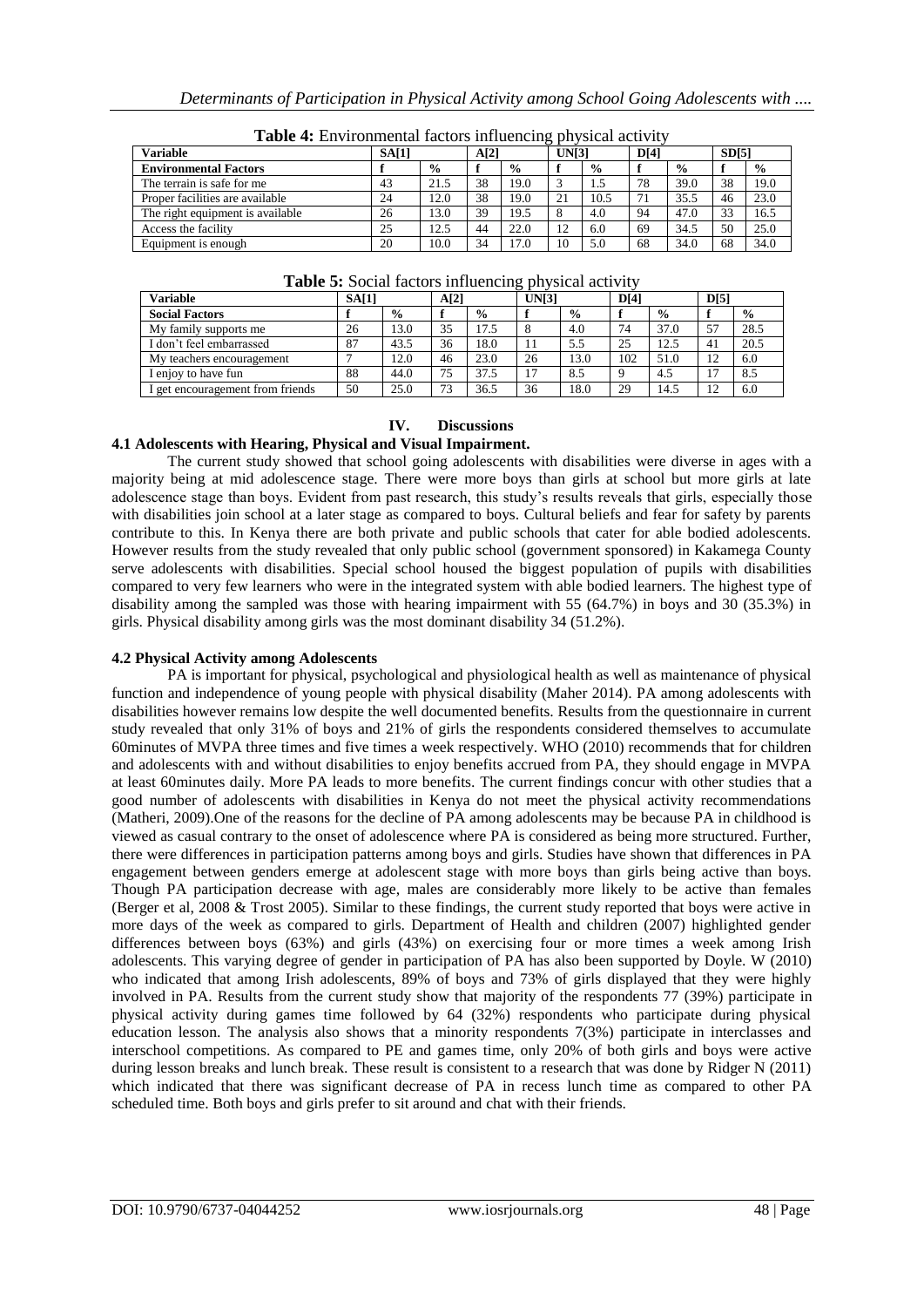# **4.2.1 Social Determinants**

Social determinants are defined as 'modifiable factors in the physical and social environment that impose a direct influence on the opportunity to engage in physical activity. A person"s creation of disability is not only a matter of a characteristic of the person but more on the interaction between the person and social environment (Cavallo, 2014 and Preskitt et al, 2013). They further note that social support is a predictor of PA in the general population and probably an equal or even more modifiable predictor of PA among adolescents with disabilities. Social support may be provided in the form of reminders of personal accomplishments, verbal encouragement, or learning from others" experiences, significant others can encourage adolescent with disabilities to try new ways of participating in PA, or help them understand their disability to suit in appropriate PA. On the other hand, it would be futile to tackle personal, motivational and emotional barriers in improving PA if social barriers are not dealt with. The negative effects of a disability can be reduced and the disabling situation limited by persons within the social environment. According to the findings of this study 131(65.5%) respondents indicated that they don"t feel embarrassed when they participate in physical activity participation .77(38.5%) of the respondents agreed that they were active because of the encouragement from family members. This result concurs with a study carried out on adolescents aged between 10 and 19 years (n=98) where majority of the participants indicated that in improving PA engagement family and community support was vital (Niloofar et al, 2015). Parents and significant others are fundamental in organizing and supporting PA involvement of children and adolescents (Reudsepp 2006), support and encouragement from parents facilitate PA in adolescents and the effectiveness of an intervention (Bruntol, 2005). However the results were contrary to a research by Matheri (2007) where adolescents indicated that lack of assistance and encouragement from family members' were unlikely perceived barriers in activity participation. The researcher also sought to find out whether the respondents are encouraged by their teachers and friends in participation of physical activity. From the results, 72(36.0%) of the respondents agreed that they were encouraged by their teachers to be active. Teachers can improve the social development of youth with disabilities through the quality of support offered (Bouvard, 2007). More specifically, teachers must first ensure proper understanding of the disability, adapt the learning activities to the disability, and offer moral support (Junker & Carlberg, 2011; Saebu, 2010), recognizing students" disabilities helps teachers better understand how to support their participation. A study conducted for adolescents aged 12-18years (n=93) drawn from 10 urban communities in 10 states of united states of America identified that determinants that either hindered or promoted participation were the belief by respondents that they could get someone to participate with or provide support in PA such as general and adapted PE teachers (Ortiz and Esther, 2011). As regards to peer support, 123(58.5%) of the subjects agreed that they participated in physical activity because they were encouraged by their peers to be involved. Similar results of related studies show that most of the teens agree that that peers play an important role in PA involvement (Niloofar et al, 2015). Positive image on participation in PA among peers in adolescence is important especially when encouraged by the school mates and their peers. This may explain why majority of the respondents 163 (81.5%) agrees that they enjoy and have fun when they participate in physical activity. At puberty, adolescents seem to be comfortable when they are around their peers and engage in similar activities.

# **4.2.2 Environmental determinants.**

PA can be facilitated or complicated by environmental factors hence understanding environmental factors that enhance or restrict physical activity for adolescents with disabilities is vital in developing effective intervention strategies (Wilson and Dollman 2007). Cavallo et al., 2014; Preskitt et al., 2013 indicates that disabilities is not only a characteristic of an individual but also the interaction with physical environment at a given time. Hence the growing interest in identifying environmental factors that encourage or inhibit participation in physical activities. Investigations to identify barriers to engaging in physical activity has been variously researched to inform the design of strategies that might increase access to PA opportunities. Matheri (2007) conducted a cross sectional study three counties, Kenya. He found out that most of the barriers to PA participation were found in physical lack of transport to exercise places or uneven grounds and social environment i.e. lack of time and need to rest during spare time. He concluded that for successful inactivity reduction for adolescents with physical disabilities there is need to provide PE counseling, provide right equipment, create space and make physical environment accessible and provide efficient transport as well. In a study conducted among adolescents with physical disabilities aged 14-21 years (n=237), indicated that among the major environmental barriers in physical activity engagement was uneven play grounds (41.4%), having a disability (35.4%), lack of time (36.4%), lack of clothes/equipment (35.1%). Equipment and facilities used by adolescents with disabilities can be specifically designed for the type of disability or adapted from the existing ones to allow an individual engage in PA that is not possible with normal provision. Schools have been viewed as true incubators of healthy lifestyle. They can instill good PA habits, especially in young people with disabilities (De, Small & Baur, 2008). Though policies and regulations affect participation in recreational and competitive physical activity (Badia & al, 2013; Shikako-Thomas et al. ,2008), equipment and infrastructures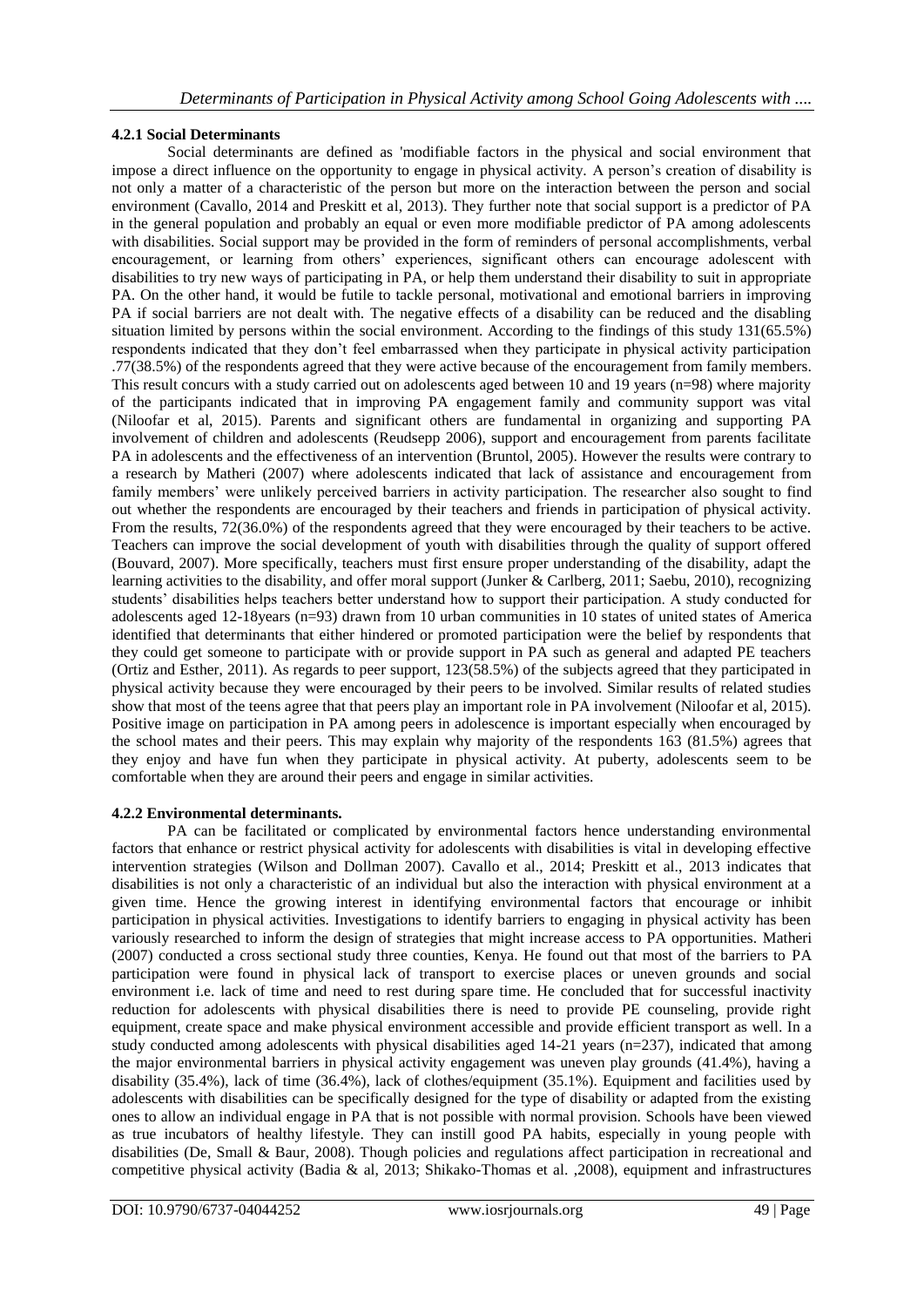play a significant role. An interview with teachers in a study illustrated that PA participation faced difficulties due to lack of equipment and inadequate infrastructures (Emilie 2016). As a result the personalized approach for students with disabilities is interfered with, time is wasted and motor engagement for the student is reduced which reduces the benefits. The current study showed that most of equipment like right goal balls, playing kit, right wheelchairs for racing, recommended seat for athletic field events, net for sitting volleyball, were either unavailable or existed in deplorable states in the schools. Additionally, most of the facilities were not adapted to fit the needs of the adolescents for ease of participation. It was noted that visually impaired adolescents" could play soccer in a normal adult field, leading to tiring easily and dropping out of participation. Participants with School based sport and physical activity provides the most opportunity for adolescents with disabilities to participate in physical activity (Salmon et al. 2004), schools, provision of the equipment and facilities needed would promote PA participation. Therefore, overall, despite shortage of literature on researches done in Africa and other developing countries this study is consistent with other research findings in and outside Africa that found out that activity participation among adolescents can either be facilitated or inhibited infrastructure of facilities and availability of equipment. The results of the regression analysis from the study indicated that perceived environmental factors influenced the participation in physical activity among adolescents with disabilities. These findings may imply that adolescents" perceptions of opportunities to be active are shaped by facilities and equipment provided within the school environment. Environmental barriers directly affect participation in PA, they may limit access to activities and spaces while facilitators increase opportunities for participation. They can instill good PA habits, especially in young people with disabilities (De, Small & Baur, 2008).

#### **V. Conclusion**

Physical activity for all is a crucial indicator for healthy people. Regular participation in young people with disabilities enhances physical function, increases independency and boosts chances of living long by minimizing the effects of secondary conditions associated with disabilities, major causes of disease and death related to sedentary lifestyle. Inactivity is now identified as the fourth leading risk factor of global mortality (WHO, 2010). Additionally, research also shows that disability and disabling factors continue to burden the youth worldwide. PA is a simple practical strategy that can be used to enhance functionality and improve health among adolescents with disabilities. Research findings clearly indicate that a majority of adolescents with and without disabilities do not meet the required time spent in PA. Lack of participation in PA among adolescents with disabilities can lead to long term and secondary health challenges. A better understanding of factors that influence participation at this crucial stage, can encourage and improve participation. Adolescents spend most of their wake time in school, therefore findings on facilitators and barriers of PA participation at school will improve intervention to the problem of inactivity together with possible way of preventing or limiting sedentary lifestyle among youth with disability. Engagement in PA has a relationship with demographic, personal, social and environmental factors**.** Physical Educations, games and sports are the main elements of preventive health provided for in the primary and secondary school curriculums to enhance PA. There is need for keen scheduling and implementation of this provision with use of adapted activities, equipment, facilities to suit and encourage involvement. This can lead to achievement of the objectives. The study results indicate that lack of adequate and proper facilities/equipment and poor PE, games and sports implementation limits PA opportunities. Overemphasis on academic performance makes PE classes and scheduled games time easily converted to teaching of other examinable subjects. Additionally, schools do not provide sufficient opportunities for adolescents with disabilities to participation in competitive sports and increase chances of accomplishing appropriate levels of PA as recommended. Zonal to national Special school sports competition are all held within a week, once a year in first term. These leave the rest of the year without competitions that may discourage activities. Evident from the study only a small percentage of students were active during interschool competitions compared to PE lessons and games time.

#### **References**

- [1]. Anderson, L. & Heyne, L. (2010). Physical activity for children and adults with disabilities: An issue of "amplified" importance. Disability and Health Journal, 3 (1), 71-73
- [2]. Block, M. & Taliaferro, A. (2013). Moran Physical activity and youth with disabilities, barriers and supports. The Prevention Research, 20 (2), 60-90.
- [3]. Breuer, C., Kirstin, H. & Wicker, P. (2011). Determinants of sport participation in different sports. Managing Leisure, 16 (4), 269- 286.
- [4]. Breuer, C., Kirstin, H. & Pamela, W. (2011). Determinants of sport participation in different sports. Managing Leisure, 16 (4), 269- 286.
- [5]. Brochado, A., Brochado, F. & Brito, P. (2010). Effects of personal, social and environmental factors on physical activity behavior among adults. JANEIRO/JUNHO, 28 (1), 50-70
- [6]. Bukhala, P. (2012). Effect of a peer-tutor programme on social, psychomotor and physical fitness of youth with and without intellectual disability in nairobi county. (Phd thesis, Kenyatta University).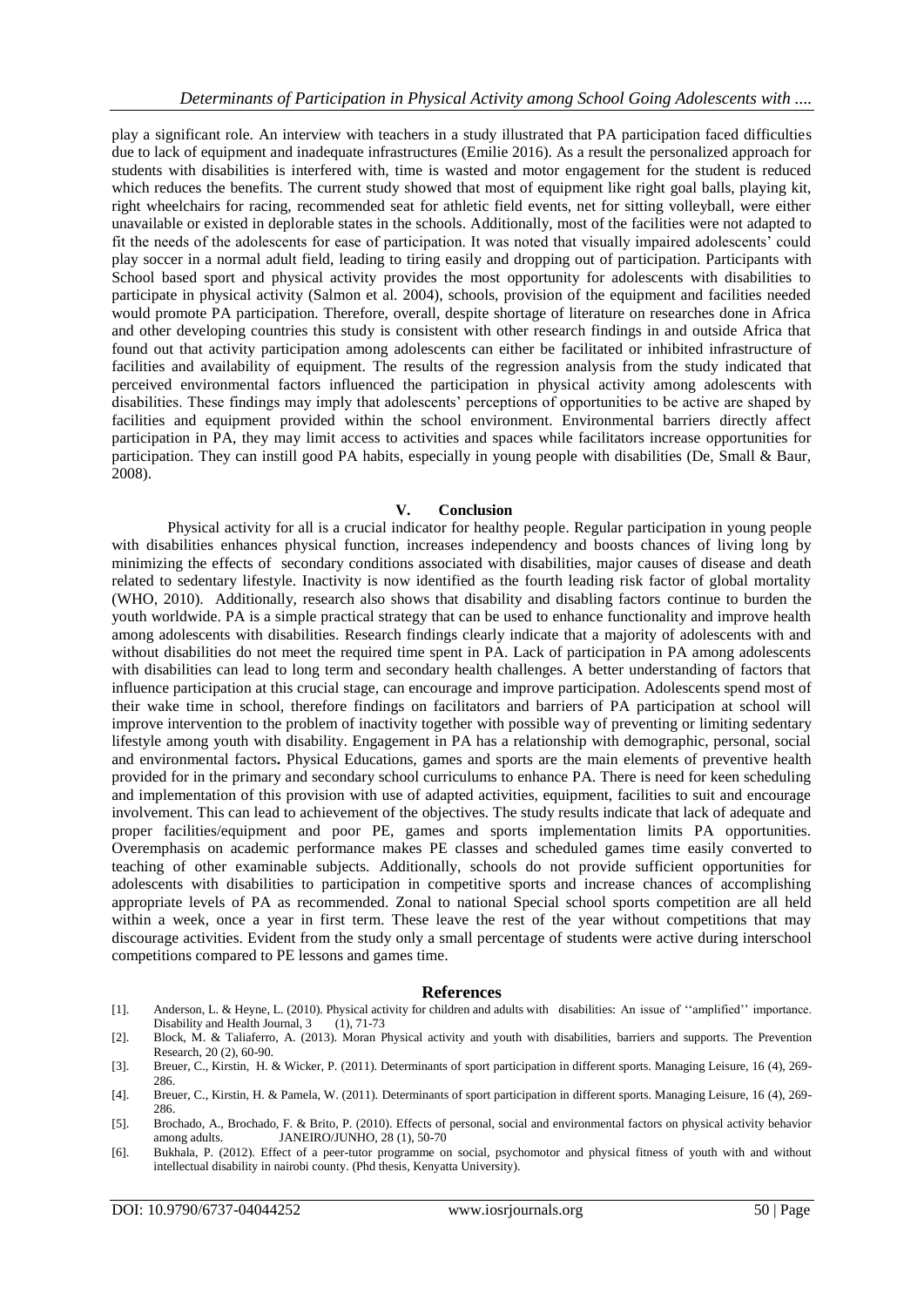- [7]. Bullock, C., Mahon, M. & Killingsworth, C. (2010). Introduction to Recreation Services for People with Disabilities: A Person-Centered Approach, 3rd Edition. Illinois: Sagamore Publishing.
- [8]. Canfield, J. (2012). Models of Physical Activity and Sedentary Behavior. (Child and Family Studies-Dissertations, Paper 63). Casey, M., Eime, R., Payne, W. & Harvey, J. (2009). Using a Socioecological Approach to Exam
- [9]. Casey, M., Eime, R., Payne,W. & Harvey, J. (2009).Using a Socioecological Approach to Examine Participation in Sport and Physical Activity Among Rural Adolescent Girls. Journal-Qualitative Health Research, 20 (3), 150-180.
- [10]. Centers for Disease Control and Prevention. (2010). Youth Risk Behavior Surveillance, United [11]. Centers for Disease Control and Prevention. (2011). The Association Between School-Based [11]. Centers for Disease Control and Prevention. (2011).The Association Between School-Based Physical Activity, Including Physical Education, and Academic Performance. New York: Routledge.
- [12]. Cox, L., Sherriff, N., Coleman, L. & Roker, D. (2006). Understanding participation in sport: What determines sports participation among 15-19 year old women? London: Springer.
- [13]. Eimea, R., Caseya, M., Harveya, J., Sawyera, N., Symons, C. & Payneba, W. (2014). Socioecological factors potentially associated with participation in physical activity and sport: A longitudinal study of adolescent girls. Journal of Science and Medicine in Sport, 2 (1), 1093-1120.
- [14]. Helen, N. (2013). Physical Activity Levels and Barriers to Exercise in Individuals with Low Bone Mineral Density. (A thesis presented to the University of Waterloo in fulfillment of the thesis requirement for the degree of Master of Science in Kinesiology Waterloo, Ontario, Canada).
- [15]. Horst, K., Oenema, A., Looij-Jansen, P. & Brug, J. (2008). The ENDORSE study: Research into environmental determinants of obesity related behaviors in School children. BMC Public Health, 28 (1), 65-80.
- [16]. Katz, M., Ferketich, A., Broder-Oldach, B., Harley, A., Reiter, P., Paskett, E., & Bloomfield, C. (2012). Physical activity among Amish and non-Amish adults living in Ohio Appalachia. J Community Health, 37 (2), 434-440.
- [17]. Kirby J. (2013). Influences on young people"s physical activity in Maher, C, Crettenden, A., Evans, K.,Thiessen, M. & Dollman, J. (2014). A pedometer based physical activity self-management program for children and adolescents with physical disability- design and methods of the StepUp study. BMC Pediatrics, 14 (31), 280-360.
- [18]. Maher, C., Crettende, A., Evans, K., Thiessen, M., Toohey, M. & Dollman, J. (2014). A pedometer based physical activity selfmanagement program for children and adolescents with physical disability-design and methods of the StepUp study. BMC Pediatrics, 14 (31), 45-60.
- [19]. Malone, L., Bartfield, J. & Brasher, J. (2012). Perceived benefits and barriers to exercise among persons with physical disabilities or chronic health conditions within action or maintenance stages of exercise. Disability and Health Journal, 5 (2), 254-260.
- [20]. Mang"eni, R. (2012). Assessment of physical activity in children and adolescents. (PhD ` thesis, Glasgow).
- [21]. Mang"eni, R., Magutah, K., Thairu, K., Takahashi, R. & Wilunda, C. (2013). The relation between physical activity and indicators of body fatness in Kenyan adolescents. Journal of Applied Medical Sciences, 2 (1), 2241-2336.
- [22]. Matheri, J. (2007). Physical inactivity among adolescents with physical disabilities attending high schools in Kenya (Thesis, submitted in partial fulfillment of the degree of Master of Science in Physiotherapy, University of the Western Cape).
- [23]. McNeill, L., Wyrwich, K., Brownson, R., Clark, E. & Kreuter, M. (2006). Individual, social environmental, and physical environmental influences on physical activity among black and white adults: A structural equation analysis. Ann Behav Med, 31 (3), 36-44.Mugenda and Mugenda (1999).research Methods.Quailitaive and quantitative approaches. Nairobi:Act Press
- [24]. Muthuri S., Wachira, L., Onywera, V. & Tremblay, M. (2014). Comparative study of physical activity patterns among school children in Kenya and Canada: Results from the ISCOLE Project. African Journal for Physical, Health Education, Recreation and Dance (AJPHERD), 20 (2), 765-779.
- [25]. Natasha, S., Olds, T., Dylan, C., Melanie, D., Engelen, L., Giles-Corti, B., … Grant, T. (2014). Results From Australia"s 2014 Report Card on Physical Activity for Children and Youth. Journal of Physical Activity and Health,11(Supp 1), S21- S25
- [26]. National Disability Authority. (2005). Promoting the Participation of People with Disabilities in Physical Activity and Sport in Ireland. New York: Disability Research Series 3.
- [27]. Pan, S., Cameron, C., DesMeules, M., Morrison, H., Craig, C. & Jiang, X. (2009). Individual, social, environmental, and physical environmental correlates with physical activity among Canadians: A cross-sectional study. BMC Public Health, 9 (21), 78-105.
- [28]. Prins, R. (2012). Environmental influences on physical activity among adolescents,studies on determinants and intervention strategies (thesis).
- [29]. Sallis, J., & Owen, N. (2002). Ecological Models of Health Behavior. In K. Glanz, B. Rimer, & F. Lewis (Eds.), Health Behaviorand Health Education: Theory, Research, and Practice (3rd ed.,pp. 462-485). San Francisco: Jossey-Bass.
- [30]. Samitz, G., Egger, M., & Zwahlen, M. (2011). Domain of physical activity and all-cause mortality: systematic review and doseresponse meta-analyses of cohort studies. Int J Epidemiol, 2 (4), 1-19. Scotland:a socio-ecological approach. (A thesis submitted in partial fulfillment of the requirements for the degree of Doctor of Philosophy in Health Sciences, Warwick Medical School, University of Warwick).
- [31]. Shikako-Thomas, K., Majnemer, A., Law, M. & Lach, L. (2008). Determinants of Participation in Leisure Activities in Children and Youth with Cerebral Palsy:Systematic Review. Physical & Occupational Therapy in Pediatrics, 28(2), 140-165.
- [32]. Sreeramareddy, C., Kutty, N., Jabbar1, M. & Boo, N. (2012). Physical activity and associated factors among young adults in Malaysia: An online exploratory survey. BioScience Trends, 6 (3), 103-109. Malaysia: An online exploratory survey. BioScience Trends, 6 (3), 103-109. Sreeramareddy, C., Kutty, N., Jabbar, M., & Boo, N. (2012). Physical activity and associated factors among young adults in Malaysia: An online exploratory survey. Bio ScienceTrends,6(3):103-109 States.Retrieved on April 10, 2015, from
- [34]. Troped, P., Wilson, J., Matthews, C., Cromley, E., & Melly, S., (2010). The built environment and location-based physical activity. Am J Prev Med, 38 (3), 429-438.
- [35]. U.S. Department of Health and Human Services. (2011). Topics and objectives index. Retrieved on April 10, 2015, from http://www.healthypeople.gov/2020/topicsobjectives2020/
- 
- [36]. Victorian Curriculum and Assessment Authority. (2010). Social Ecologocal Model. Melbourne: Routledge.<br>[37]. Wachira, L., Muthuri, S., Tremblay, M. & Onywera, V. (2014). Results From Kenya's 2014 Report Card [37]. Wachira, L., Muthuri, S., Tremblay, M. & Onywera, V. (2014). Results From Kenya"s 2014 Report Card on the Physical Activity and Body Weight of Children and Youth. Journal of Physical Activity and Health, 11(Supp 1), S69-S73.
- [38]. World Health Organization. (2004). Global Strategy on Diet, Physical Activity and Health. Geneva: WHO.
- [39]. World Health Organization. (2011). Global Recommendation on Physical Activity for Health. Geneva: WHO. [40]. Baranowski T, Mendlein J, Resnicow K, Frank E, Weber Cullen K, Baranowski
- Baranowski T, Mendlein J, Resnicow K, Frank E, Weber Cullen K, Baranowski
- [41]. J. Physical activity in children and youth: an overview of obesity prevention. Prev Med. 2000;31:S1-S10.
- [42]. Lobstein T, Baur L, Uauy R. Obesity in children and young people: a crisis in public health. Obes Rev. 2004;5(suppl 1):4-85.
- [43]. Ganz, Joshua, "Relationship Between Physical Activity and Depressive Symptoms in Adolescents" (2012). Theses, Dissertations, and Other Capstone Projects. Paper 227.